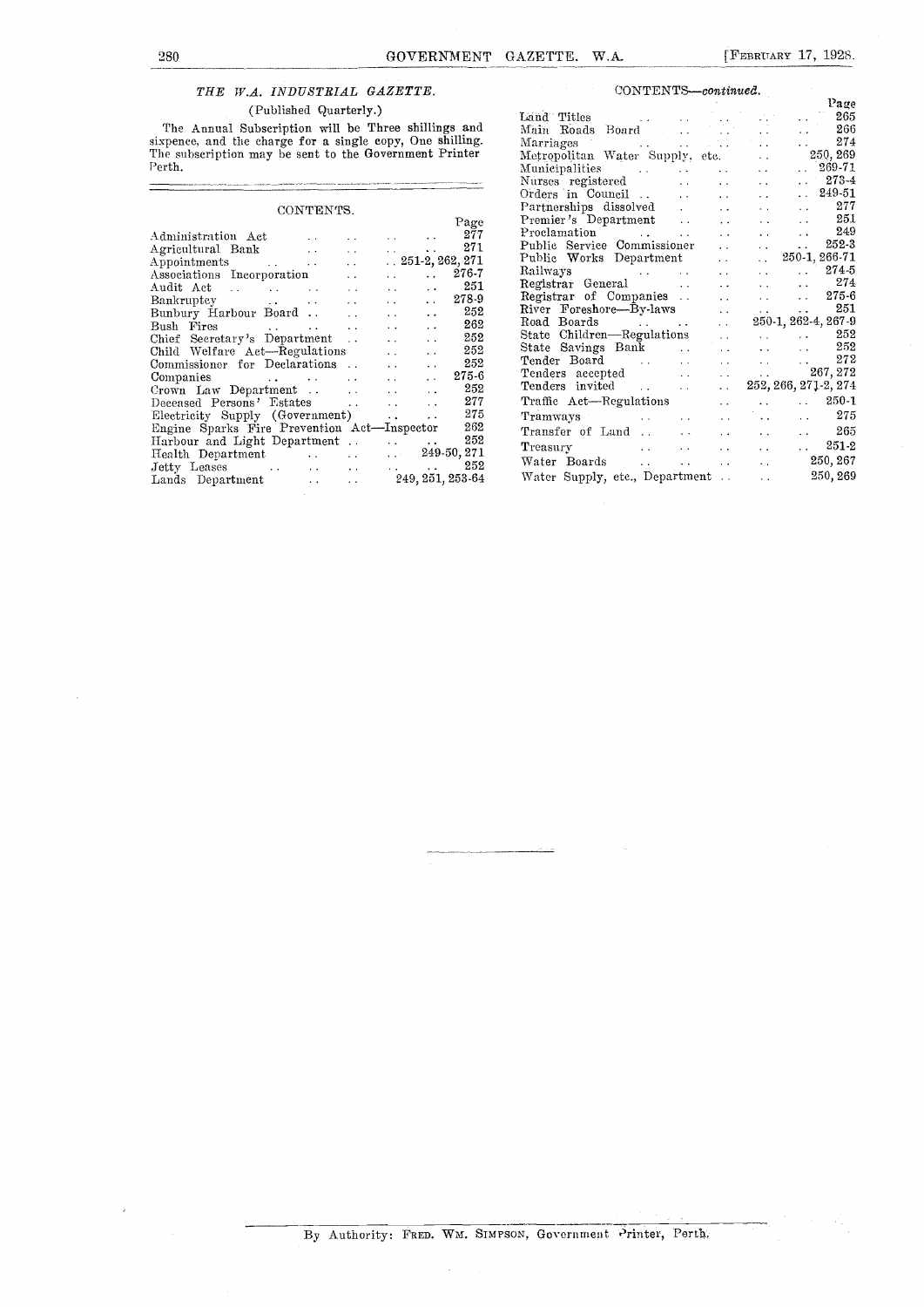

# Government Gazette

# PERTH, FRIDAY, 17 FEBRUARY 1928 No. 7

© STATE OF WESTERN AUSTRALIA

## **CONTENTS**

Administration Act Agricultural Bank Appointments Associations Incorporation Audit Act Bankruptcy Bunbury Harbour Board Bush Fires Chief Secretary's Department Child Welfare Act—Regulations Commissioners for Declarations Companies Crown Law Department Deceased Person's Estates Electricity Supply (Government) Engin Sparks Fire Prevantion Acts—Inspector Harbour and Light Department Health Department Jetty Leases Lands Department Land Titles Main Roads Board Marriages Metropolitan Water Supply, etc. Municipalities Nurses' Registration Orders in Council Partnerships dissolved Premier's Department Proclamations Public Service Commissioner Public Works Department Railways Registrar General Registrar of Companies River Foreshore—By-laws Road Boards State Children—Regulations State Savings Bank Tender Board Tenders accepted